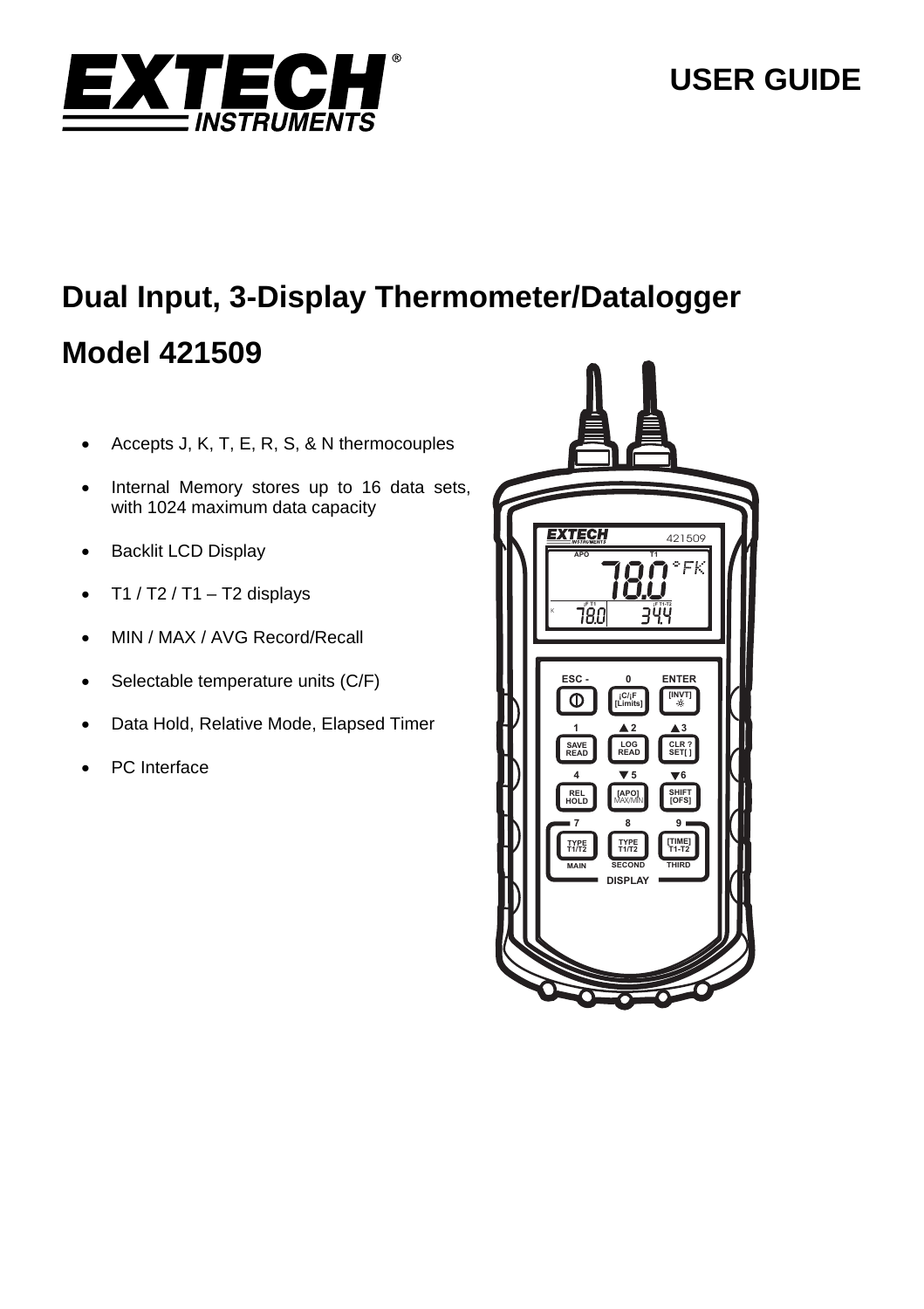## *Introduction*

Congratulations on your purchase of Extech's Dual Input, 3-Display, Hand-Held Digital Thermometer/Datalogger. This portable digital thermometer is designed to use external K  $/ J / T / F /$ R / S / N type thermocouples (K-type supplied). Temperature indication follows Reference Temperature/Voltage Tables (N.I.S.T. Monograph 175 Revised to ITS-90). It features an adjustable T/C offset and an RS-232 interface for uploading data to a PC using the supplied software and cable. This professional meter, with proper care, will provide years of safe reliable service.

## *Safety Information*

Please read the safety and operational instructions before using this device.

#### **WARNING**

To avoid electrical shock, do not use this instrument when working near voltages over 24V AC/DC. **WARNING** 

To avoid damage or burns, do not make temperature measurement in microwave ovens. **CAUTION** 

Repeated flexing can break the thermocouple leads. To prolong lead life, avoid sharp bends in the leads, especially near the connector.



This symbol on the instrument indicates that the operator must refer to an explanation in this manual.

## *Meter Description*

- 1. Optical RS-232 Interface
- 2. Thermocouple inputs
- 3. Mini DIN I/O port
- 4. Triple LCD Display
- 5. Keypad Overlay
- 6. Keypad
- 7. Protective rubber holster
- 8. Battery compartment on rear
- 9. 12VDC Adaptor input

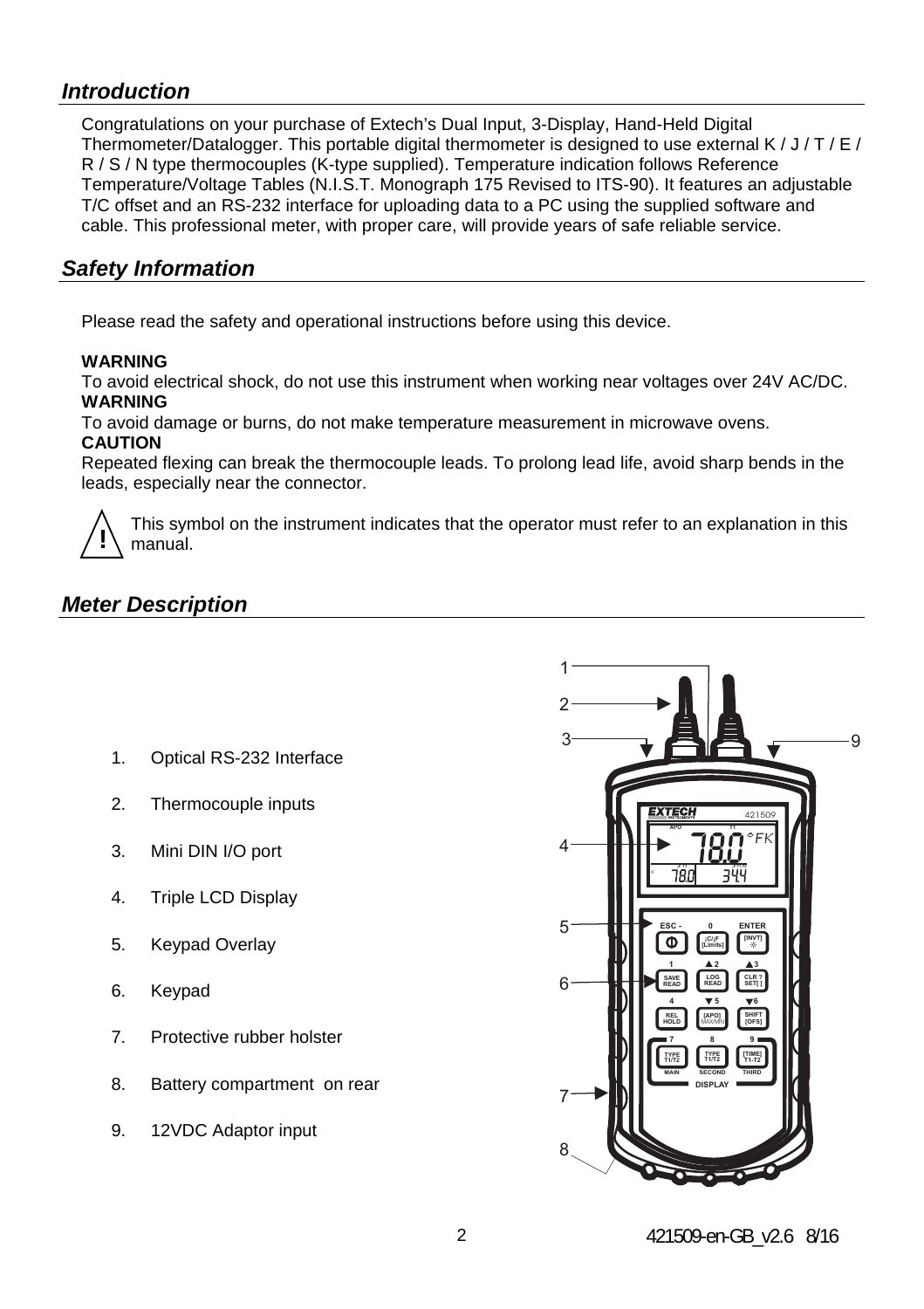## *Operation*

There are three operation modes—**Normal**, **Shift**, and **Setup mode**

### **Normal Mode**

This is the default mode. The operating functions for normal mode are printed on the face of each button in white. The following functions can only be used in Normal Mode.

#### **Power Button**

The Power key turns the thermometer ON or OFF. When entering data in Setup Mode, the power off function is disabled.

#### **[Limits] Button**

The Limits function will alert the user when a measurement exceeds a specified limit. To set the limit values, refer to the limits function in the Setup Mode. Press the [Limits] button to activate the Limits function ("LIMIT" will be displayed on the LCD). When the measured temperature on the main display is higher than the High Limit (or lower than the Low Limit), the alarm beeper emits a tone and "Hi" "or "Lo" is displayed. Note: The tones for High and Low Alarms are different; the High Alarm tone is pulsed while the Low Alarm tone is continuous. Note: When reading over 2000°F using a K or J thermocouple, the reading should be multiplied by 10. (example:  $2100^{\circ}$ F x 10 = 21000). To exit the Limits function, press the [Limits] button. In this mode, the automatic power-off feature is disabled along with the following keys: REL, HOLD, & MIN MAX.

#### **Backlight Button (INVT)**

Press the backlight button to toggle the backlighting on and off.

#### **SAVE/READ Button**

The Read data function is used for reading saved data. It works in conjunction with the Save function in the Shift Mode.

- 1. Press the SAVE/READ button to activate the read data function. The word READ will be displayed on the LCD.
- 2. Press the "SECOND" button until the # sign is displayed in the bottom left display. The location of the read pointer within the saved data table will be displayed.
- 3. Press the "▲3" or "▼6" button to display the next data location. Press the "▲2" or "▼5" button to increment the data location by ten.
- 4. Press the overlay "ESC" button to deactivate the read data function.

#### **LOG/READ Button**

The read log function is used for reading logged data. It works in conjunction with the Log function in Shift Mode.

- 1. Press the LOG/READ button to activate the read log function. The word READ will be displayed in the lower right display.
- 2. Press the overlay "SECOND" button to rotate through the following display menus: T1, T2, GRP, and #. T1 and T2 displays the T1 or T2 saved value. GRP displays the current group number and # displays the current location of the read pointer within a selected group.
- 3. The arrow buttons on the overlay are used for scrolling through the saved data. Press the "▲3" or "▼6" buttons to display the next data location or group. Press the "▲2" or "▼5" buttons to increment to the next data or group location by ten. To navigate around the logged data and groups, press the overlay "SECOND" button until "GRP" appears in the display. Select the group using the arrow buttons, then press the "SECOND" button again until the "#" sign is displayed. The location of the read pointer will be displayed. Use the arrow keys to scroll through the data.
- 4. Press the overlay "ESC" button to deactivate the read log data function.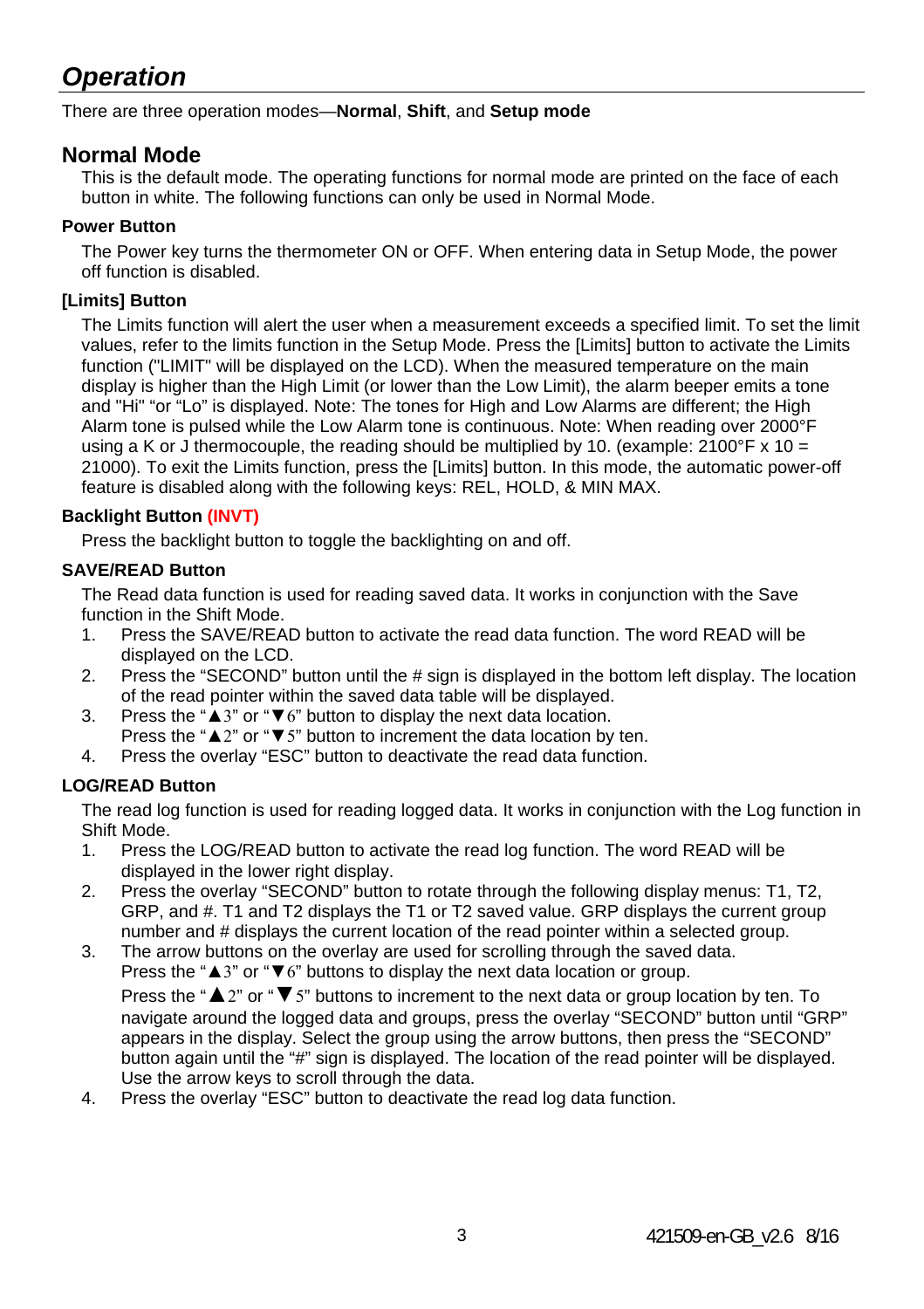#### **HOLD Mode (Main Display only)**

Press the HOLD button to enter the Data Hold mode, the "HOLD" annunciator will display. When HOLD is selected, the thermometer freezes the reading on the main display only. Press the HOLD button again to return to the normal measurement mode.

#### **MIN/MAX with Time Record Mode (Main Display only)**

Note: Auto Power OFF and several keys (Power, C/F, REL, SET, HI/LO, TYPE, and T1, T2, T1-T2) are defeated in this mode

Press MIN MAX to enter the MIN/MAX recording mode; the meter will begin keeping track of the highest (MAX), lowest (MIN), MAX-MIN, and Average (AVG) readings. There are four displays (listed below) for this mode. Use the MIN MAX key to scroll through all four.

- 1. When the "REC" icon is on the display (top), the meter is displaying measurements normally while it is recording.
- 2. With the "REC MAX" icon on the display, the meter continues taking measurements but the main display shows only the highest (MAX) reading recorded. The Elapsed Time (in hours, minutes, and seconds) is shown in the lower right LCD field. The Timer shows when the MAX reading was taken.
- 3. With the "REC MIN" icon on the display, the main display shows only the lowest reading recorded. The Time of the MIN reading is shown in the lower right LCD field.
- 4. With the "REC MAX-MIN" icon on the display, the main display shows the difference between Max and Min.
- 5. With the "REC AVG" icon on the display, the main display shows only the average of all the readings recorded. Note that the averaging limit is 22 hours. After 22 hours, the last average reading display is held on the LCD.

The meter emits a tone when a new minimum or maximum value is recorded. Use the HOLD button to pause recording (all values are then held). Press HOLD again to resume recording. To exit the MIN MAX mode press and hold the MIN MAX button for more than 2 seconds until the "REC" icon switches off.

#### **T1/T2 Button (Main Display)**

Press this button to select which thermocouple input configuration is represented on the main display; 'T1' will display for thermocouple input 1 or 'T2' for thermocouple 2. When the meter is turned on, it is set to the display that was in use when the meter was last powered off.

#### **T1/T2 (Second Display)**

Press this button to select which input is shown on the secondary display (lower left display); T1 for thermocouple 1 or T2 for thermocouple 2. When the meter is turned on, it is set to the display that was in use when the meter was last powered off.

#### **T1-T2/Time (Third Display)**

Press this button to select system time, date, or the differential between the two thermocouples (T1- T2) for the third display (lower right display). When the meter is turned on, it is set to the display that was in use when the meter was last powered off.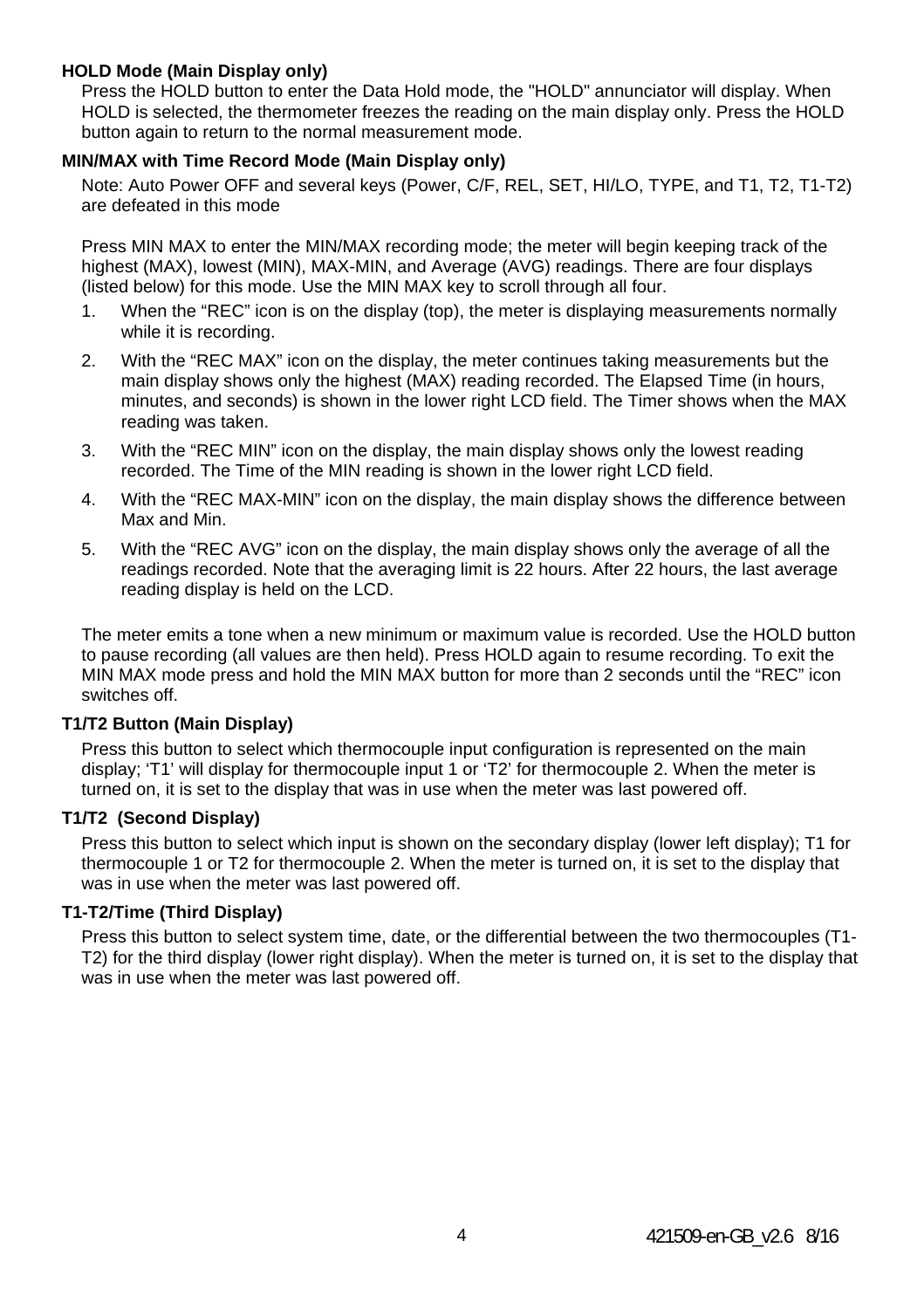## **Shift Mode**

The operating functions for the shift mode are printed in yellow on the buttons. When in normal mode, push the SHIFT button to switch to shift mode. The word "Shift" will be displayed in the lower right corner of the LCD. To switch back to normal mode, press the SHIFT button again.

#### **°C/°F Key**

Readings can be displayed in degrees Celsius (°C) or degrees Fahrenheit (°F). Note that the meter remembers the unit of measure when it is turned off. Press the °C/°F key to change the temperature units.

#### **SAVE Button**

The save function stores T1 and T2 measurements in up to 128 locations in non-volatile memory. Press the SAVE button to store the current reading, the word "SAVE" is momentarily displayed on the bottom right LCD to indicate that the data has been saved. Data can be read using the read function in normal mode.

#### **LOG Button**

The data log function continuously records measurement data using the stored sampling interval. The time interval is set using the interval time setup function [INTV] in the setup mode. Press the LOG button to activate the log function. "LOG" will be displayed and "MEM" will continuously flash on the LCD. There are 16 groups that are used for storing the log data and each group has 64 data locations. If the current session exceeds 64 locations, the log function will automatically use the next group to continue storing the data. A maximum of 1024 locations can be saved in one log session.

Press the LOG button again to exit the data log function.

#### **CLR ? Button**

The CLR function clears all the saved and logged data in memory. When the CLR button is pressed, "MEM" is displayed and "CLR" flashes on the upper right of the LCD.

Press the overlay "ENTER" button to clear all saved and logged data, or the "ESC" button to exit the function.

#### **REL Button**

Press the REL key to enter the Relative mode. The meter will store the displayed reading (main display) as a reference value and display 'REL'. All subsequent readings will now display the measured value less the stored reference value.

Press the REL key again to exit the relative mode.

#### **[APO] Button**

Press the APO button to enable/disable auto power off. "APO" is displayed on the upper left of the LCD. When enabled, it will automatically turn the thermometer off if the key switch is inactive for the preset auto power off time (default time for APO is 5 minutes). The time can be programmed in Setup Mode. Press the Power button to resume operation.

#### **Type Button (Main display**

Press the TYPE button to select the thermocouple type (K, J, T, E, R, S, or N) in the main display. If the inputs of the main and second display are the same, then pressing this button will change the thermocouple type for both displays. The selected type becomes the default selection.

#### **Type Button (Second display)**

Press the TYPE button to select the thermocouple type (K, J, T, E, R, S, or N) in the second display. If the inputs of the main and second display are the same, then pressing this button will change the thermocouple type for both displays. The selected type becomes the default selection.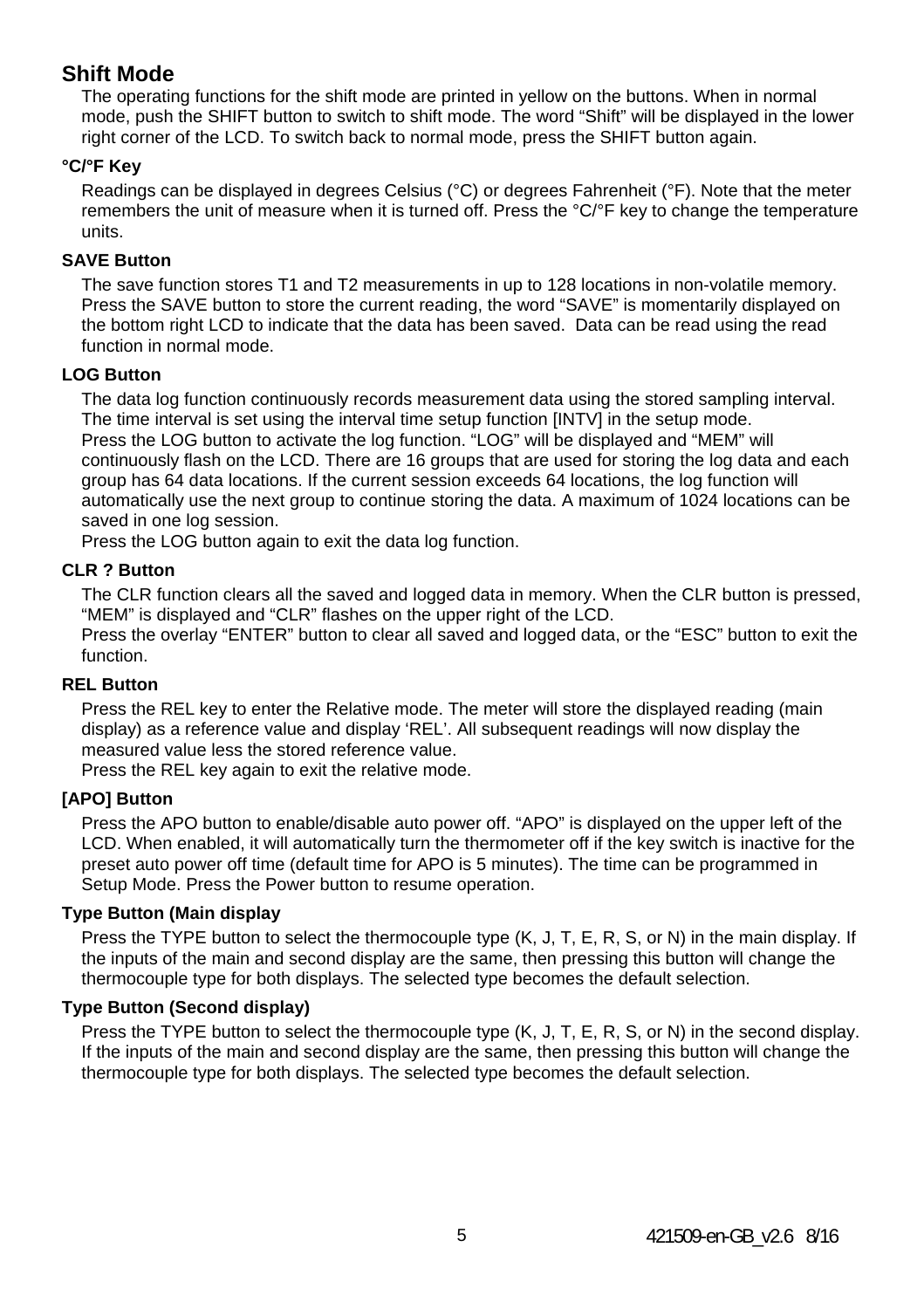### **Setup Mode**

The operating functions for the setup mode are printed between the bracket "[]" signs on each button. Press the SET [ ] button in normal mode to switch to the setup mode. The indicator "SET" will be shown on the left side of the display. Press SET [ ] again to return to normal mode.

#### **Hi/Lo Limit Setup**

In Setup Mode, press the [Limits] button to enter the Hi/Lo setup function. The "LIMIT", "HI", and main display will blink on the LCD and the previous settings will be displayed. Press the number buttons (printed in white) on the overlay to set Hi and Lo limit values. The button "-" (same as the ESC overlay) can be used to set a negative value. Setting is from left to right digit. Press the ENTER button to confirm each setting.

#### **Mini DIN Hi/Lo Alarm Output**

The alarm output jack (refer to Figure 1), located on the top of the meter, can be used to power external warning or switching devices when programmed Hi/Lo alarm limits are reached. To enable this function, an external power source (5 to 30VDC, 5mA max) must be used to supply power to the connected device. Connect the power source (5-30VDC) between pin 5 (+) and pin 6 (-) of the connector (refer to Figure 2). For the Hi limit output, connect a device between pin 1 (+) and pin 2 (-) (refer to Figure 3). For the Lo limit output, connect a device between pin 3 (+) and pin 4 (-) (refer to Figure 4).







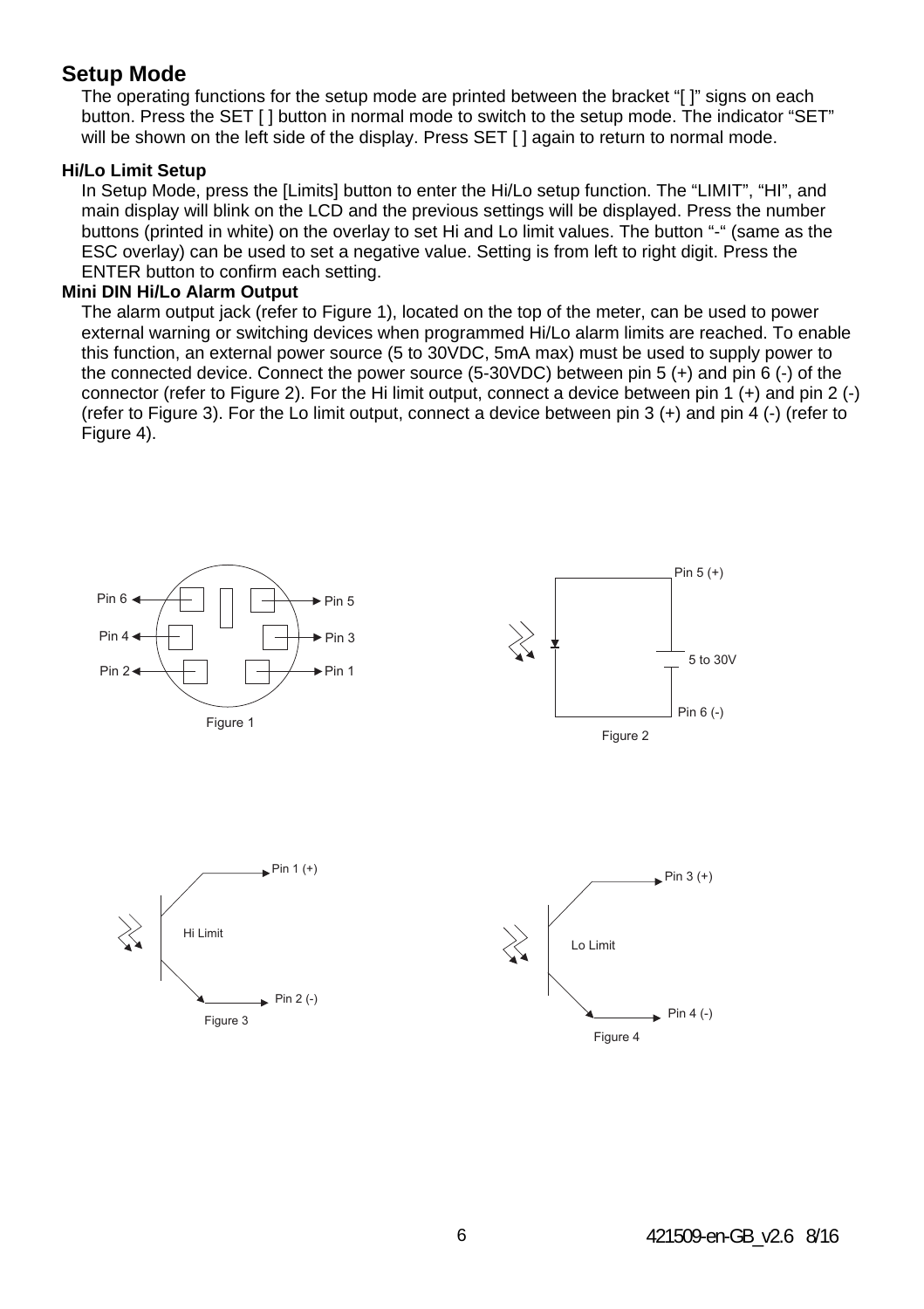#### **Interval Time Setting**

To set up the interval time for the log function, press the [INVT] button. The indicator "INV" will blink at the top right of the LCD and previous settings are displayed. Press the number buttons (printed in white) on the overlay to change the time setting. Setting changes from left to right in the following format: HH:MM:SS. Press the ENTER button to confirm. Press the "ESC" button to exit this function.

HH: 0-23 MM: 0-59 SS: 0-59 MAX: 23:59:59 MIN: 00:00:01

#### **Auto Power Off Time Setting**

Press the [APO] button in Setup Mode. The indicator "APO" and the main display will blink on the LCD showing the previous setting. Press the number buttons (printed in white) on the overlay to change the APO time. Press the ENTER button to confirm. To exit this function without changing the setting, press the ESC button.

MAX: 19999 minutes MIN: 0005 minutes

#### **Thermocouple Offset Adjustment**

To change the offset for T1, the main display input should be set to T1. Set the main display to T2 for adjusting the offset to T2. Press the [OFS] button to enter the offset adjustment mode. "CAL" will be displayed on the top right of the LCD and the main display will blink showing the previous setting. Press the number buttons (printed in white) on the overlay to change the offset. The resolution is 0.1°. Use the "-" button to set a negative value. Press the ENTER button to confirm.

MAX: ±1999.9°C/°F

#### **System Time Setting**

To set or change the system time, press the [TIME] button in Setup Mode. The time and date in the bottom right display will blink. Enter from left to right YY:MM:DD and HH:MM:SS. Press the number buttons (printed in white) on the overlay to change the settings. Press the ENTER button to confirm. Exit this function by pressing the ESC button.

#### **Error messages:**

If **Err-02**, **Err-02** or **Err-03** appears in the display, one of the following conditions has occurred:

**Err-01**: In the "SAVE" mode, the maximum recording range is 128 samples. The lower right display will show **Err-01** if the maximum capacity of 128 samples has been reached.

**Err-02**: In the "LOG" mode, the maximum recording is 16\*64=1024 samples. The lower right display will show Err-02 if the maximum capacity of the 16 groups has been reached.

**Err-03:** In the "READ LOG" and "READ SAVE" mode, when the main display shows 6208 and the lower right display shows "**OL, Err-03**", one of the following conditions has occurred:: 1. There is no data in the memory.

2. The memory is full, and the meter will warn the user this is the last sample.

SAVE=128 samples LOG=1024 samples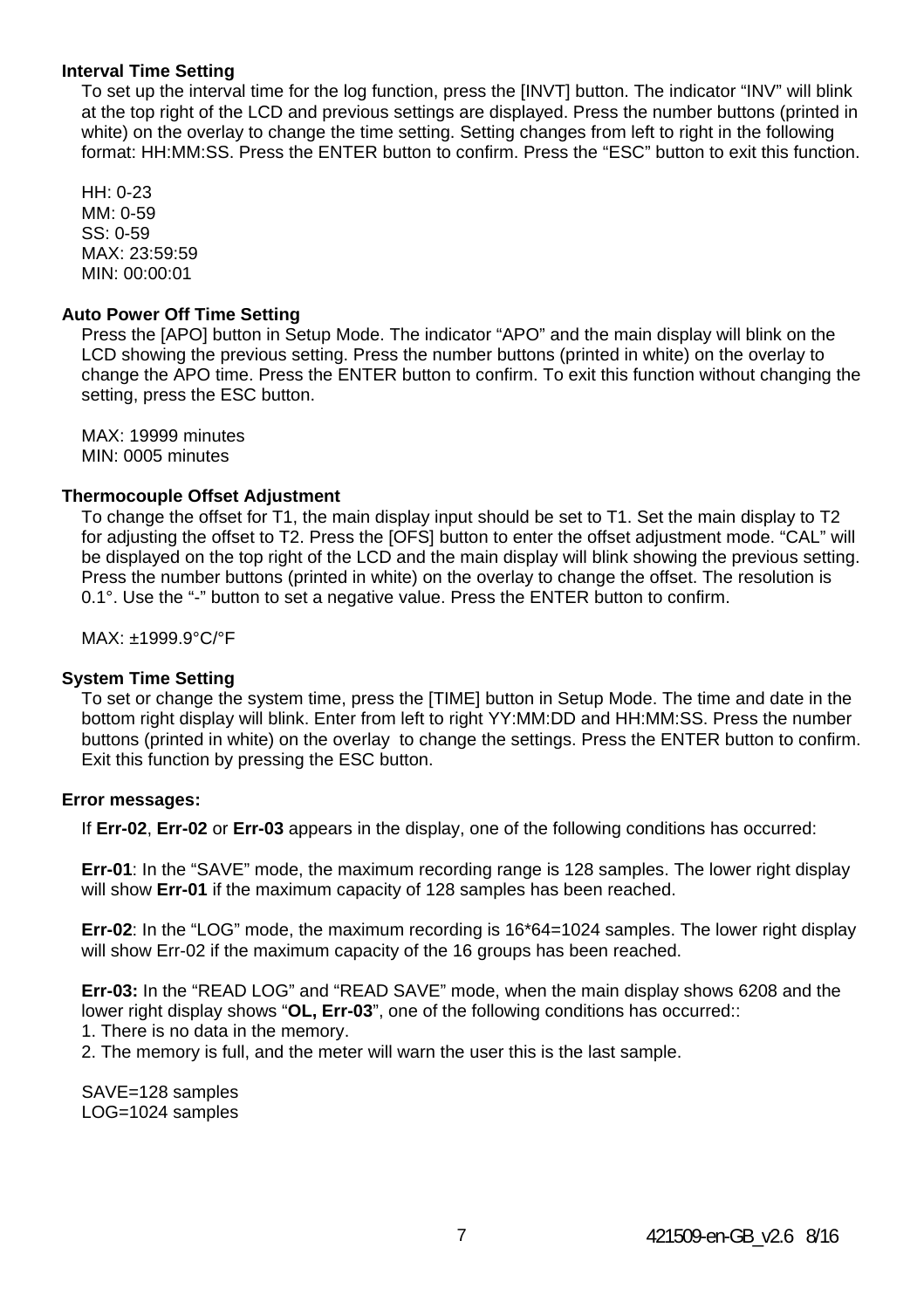## *Battery Replacement*

Replace the battery when the low battery indication symbol appears on the upper left corner of the display. To replace the battery, remove the protective rubber holster to access the battery compartment. Remove the two screws that secure the rear battery compartment cover. Remove the old battery, install a new one, and replace cover.

## *RS-232 PC Interface*

The Model 421509 Thermometer is supplied with a Windows® software package on CD-ROM. A communications cable (meter to PC) is also supplied. The program allows the user to operate the meter remotely and view the readings from all three LCD fields on the PC monitor. The software also permits measurement data to be stored as text files on a PC. The data files can then be exported to spreadsheet or other programs for further manipulation (graphing, sorting, filing, etc.).

#### **Connecting the Meter to a PC**

Connect the Optical Interface connector to the 421509 Thermometer. The "IR2" label should be facing up. Connect the USB connector to the PC (COM port 1 -16). **PC Requirements** 

Note: Please visit the www.extech.com website for the latest software, user manuals, operating system compatibility, etc., as requirements and other information may change from time to time.

- 486-33 IBM compatible PC or better
- One CD-ROM drive
- Available USB port.
- Windows XP, Windows 7, Windows 8.1 and Windows 10
- USB cable part # 421509-USBCBL

Please consult the separate Software Help guide for instructions on how to use the software.

## **Copyright** © **2013‐2016 FLIR Systems, Inc.**

All rights reserved including the right of reproduction in whole or in part in any form

**www.extech.com**